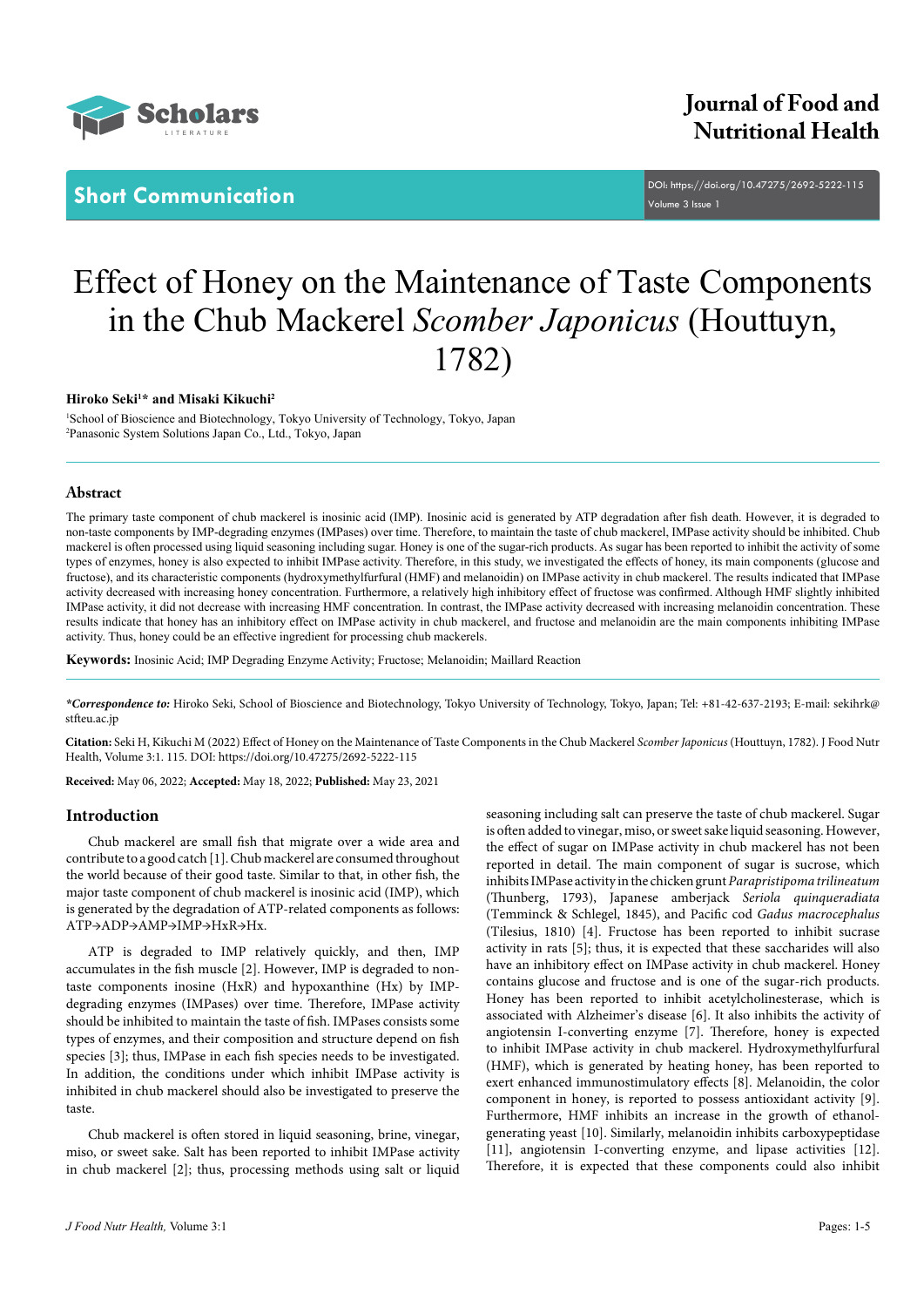

IMPase in chub mackerel. To the best of our knowledge, there have been no studies on the inhibitory effect of honey on the activity of IMPase. Therefore, in this study, we aimed to examine the effect of honey and sugar on IMPase activity in chub mackerel. Furthermore, we investigated the effects of individual components of honey, HMF, and melanoidin on IMPase activity in chub mackerel.

# **Materials and Methods**

# **Materials**

Chub mackerels were purchased in retail from a local market near the Tamagawa University, and Japanese Pure Hundred Flower Honey (Ou Youhouen Co., Ltd., Akita, Japan) was used for the subsequent experiments. IMPase was then extracted as an enzyme solution from the fish samples. White meat chub mackerel samples were collected and homogenized in three volume equivalents of water. The homogenate was dialyzed against ultra-pure water for 2 days at 10°C; then, the dialysate was filtered (No. 1; Advantec Co., Ltd., Tokyo, Japan) and diluted twice to adjust the concentration of the enzyme solution. This enzyme solution was then passed through a 0.20-µm filter to remove all bacteria.

# **Methods**

**Effect of honey on IMPase activity in chub mackerel:** IMPase activity was determined using standard reaction mixtures. A 3.5-mL reaction mixture comprising 0.5 mL of IMP (25 mM), 2 mL of buffer (50 mM maleic acid/Tris/NaOH, pH 6.0), 0.5 mL of honey prepared at 2-10-fold dilutions, and 0.5 mL of enzyme solution was incubated at 30°C for 24 h, and the reaction was stopped by adding 1.5 mL of 10% perchloric acid. The resulting precipitate was separated by centrifugation (13,040  $\times$  *g*, 5 min), and the level of free phosphoric acid was determined using the molybdenum blue method. The amount of phosphoric acid was considered to reflect the enzyme activity [13].

**Effect of honey, glucose, fructose, and sugar on IMPase activity in chub mackerel:** A 3.5-mL reaction mixture comprising 0.5 mL of IMP (25 mM), 2 mL of buffer (50 mM maleic acid/Tris/NaOH, pH 6.0), 0.5 mL of honey (prepared at 2-10-fold dilution) or 8%-41% of glucose, fructose, glucose + fructose (1:1), or sugar (sucrose) [14], and 0.5 mL of enzyme solution was incubated at 30°C for 24 h. The reaction was stopped by adding 1.5 mL of 10% perchloric acid. IMPase activity was determined as described above.

**Effect of HMF on IMPase activity in chub mackerel:** A 3.5-mL reaction mixture comprising 0.5 mL of IMP (25 mM), 2 mL of buffer (50 mM maleic acid/Tris/NaOH, pH 6.0), 0.5 mL of 1%-10 % HMF (0.5 mL), and 0.5 mL of enzyme solution was incubated at 30°C for 24 h, and the reaction was stopped by adding 1.5 mL of 10% perchloric acid. IMPase activity was determined as described above.

**Effect of melanoidin on IMPase activity in chub mackerel:** First, a model melanoidin solution was prepared. Briefly, 0.5 g each of the L-isotopes of cysteine, glutamine, glutamic acid, isoleucine, leucine, proline, serine, tryptophan, tyrosine, and valine, along with 50 g of glucose were dissolved in 50 mL of distilled water, and this solution was autoclaved (121°C, 15 min). A 3.5-mL reaction mixture comprising 0.5 mL of IMP (25 mM), 2 mL of buffer (50 mM maleic acid/Tris/ NaOH, pH 6.0), 0.5 mL of model melanoidin solution, and 0.5 mL of enzyme solution was incubated at 30°C for 24 h, and the reaction was stopped by adding 1.5 mL of 10% perchloric acid. IMPase activity was determined as described above.

#### **Statistical Analysis**

Data were subjected to one-way analysis of variance using the least significant difference method. T-tests were used for pairwise comparisons; statistical significance was set at  $p < 0.05$  by Microsoft Excel.

### **Results**

# **Effect of honey on IMPase activity in chub mackerel**

Figure 1 shows the effect of honey on IMPase activity in chub mackerel. The IMPase activity without the addition of honey was 28 PO<sub>4</sub> ng·g<sup>-1</sup>min<sup>-1</sup>. However, the addition of honey inhibited the IMPase activity. Interestingly, the extent of inhibition reduced with increasing dilution of honey (2-10-fold dilution of honey [p < 0.05]), as demonstrated by the increased IMPase activity (4.7 to 18  $\mathrm{PO}_4\,\mathrm{ng}\cdot\mathrm{g}^{\text{-1}}\mathrm{min}^{\text{-1}}$ ).





The white column shows IMPase activity with no addition of honey and the grey columns show IMPase activity in the presence of honey diluted  $2-10$ -fold (n = 3).

# **Effect of honey, glucose, fructose, and sugar on IMPase activity in chub mackerel**

Figure 2 shows the effect of glucose, fructose, glucose + fructose (1:1), and sugar on IMPase activity in chub mackerel. The IMPase activity without any addition was 65  $\text{PO}_4$ ng $\cdot \text{g}^{-1}$ min<sup>-1</sup>. However, the addition of honey inhibited the IMPase activity. Interestingly, the



Figure 2: Effect of honey and individual saccharides on inosinic acid-degrading enzyme (IMPase) activity in chub mackerel  $(n = 3)$ .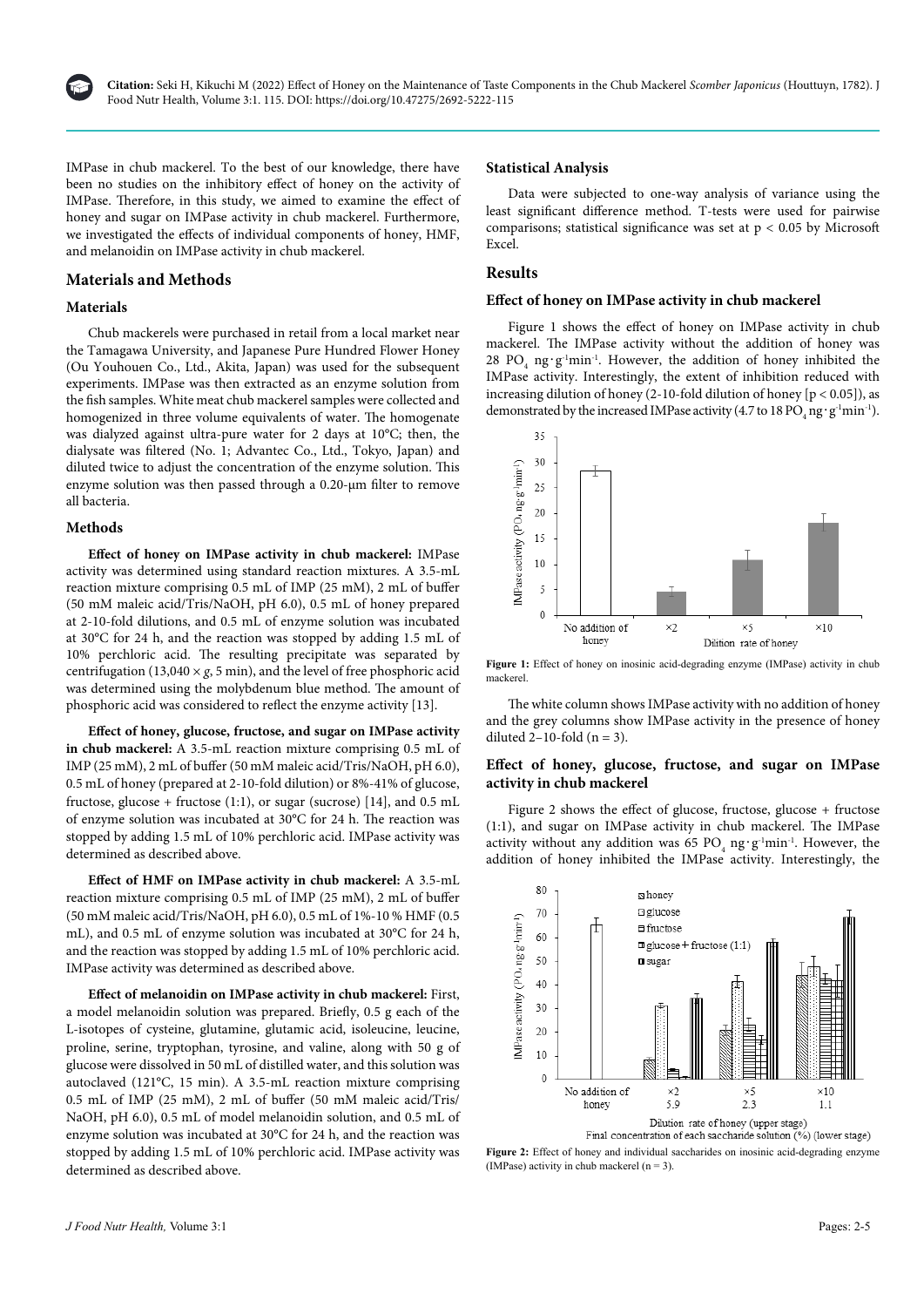

**Citation:** Seki H, Kikuchi M (2022) Effect of Honey on the Maintenance of Taste Components in the Chub Mackerel *Scomber Japonicus* (Houttuyn, 1782). J Food Nutr Health, Volume 3:1. 115. DOI: [https://doi.org/10.47275/2692-5222-1](https://doi.org/10.47275/2692-5222-115)15

extent of inhibition reduced with increasing dilution of honey (2-10 fold dilution of honey  $[p < 0.05]$ , as demonstrated by the increased IMPase activity (8.2 to 44  ${\rm PO}_4$ ng $\cdot$ g<sup>-1</sup>min<sup>-1</sup>). Furthermore, the IMPase activity increased from 31 to 48 ng $\cdot$ g<sup>-1</sup>min<sup>-1</sup> with glucose, from 4.3 to 43 ng⋅g<sup>-1</sup>min<sup>-1</sup> with fructose, from 1.1 to 42 ng⋅g<sup>-1</sup>min<sup>-1</sup> with glucose + fructose (1:1), and from 34 to 69 ng⋅g<sup>-1</sup>min<sup>-1</sup> with sugar, as the final concentration of these saccharides decreased from 5.9% to 1.1% (p < 0.05). There was no difference in IMPase activity between the addition of sugar at a final concentration of 1.1% and no addition of sugar (p > 0.05); however, all other test concentrations showed low enzyme activity compared with the activity without any additions ( $p < 0.05$ ). Glucose and sugar addition at a final concentration of 5.9% showed higher activity than that with honey addition ( $p < 0.05$ ), whereas the addition of fructose and glucose + fructose  $(1:1)$ , at the same final concentration, showed lower activity than that with the addition of honey ( $p < 0.05$ ). At a final concentration of 2.3%, a higher activity was observed with glucose and sugar addition than that with honey addition ( $p < 0.05$ ). However, there was no significant difference in activities between the addition of fructose or glucose + fructose  $(1:1)$ and the addition of honey ( $p > 0.05$ ). Similarly, at a final concentration of 1.1%, a higher activity was observed with sugar addition than with honey addition ( $p < 0.05$ ). However, there was no significant difference in enzyme activity with the addition of glucose, fructose, or glucose + fructose (1:1) compared to that with the addition of honey ( $p > 0.05$ ).

### **Effect of HMF on IMPase activity in chub mackerel**

Figure 3 shows the effect of HMF on IMPase activity in chub mackerel. The IMPase activity without any addition was 45  $\mathrm{PO}_{_4}\,\mathrm{ng}\cdot\mathrm{g}$ <sup>1</sup>min<sup>-1</sup>. However, with the addition of HMF, the IMPase activity varied from 32 to 38  $PO_4$  ng $·g^{-1}$ min<sup>-1</sup> with final concentrations of HMF ranging from 0.14-1.4%, and no differences were observed among final HMF concentrations ranging from  $0.14\%$ -1.4% (p > 0.05). The addition of HMF resulted in lower IMPase activity that that without any addition ( $p < 0.05$ ).



**Figure 3:** Effect of hydroxymethylfurfural (HMF) on inosinic acid-degrading enzyme (IMPase) activity in chub mackerel.

The white column shows IMPase activity with no addition of honey and the grey columns show IMPase activity with HMF addition.

# **Effect of melanoidin on IMPase activity in chub mackerel**

Figure 4 shows the effect of model melanoidin on IMPase activity in chub mackerel. The IMPase activity without any addition was 55  $\rm PO_{_4}$ ng $\cdot$ g $^{-1}$ min $^{-1}$  which decreased to 26  $\rm PO_{_4}$ ng $\cdot$ g $^{-1}$ min $^{-1}$  when the final concentration of melanoidin was  $0.057\%$  (p < 0.05). The IMPase activity



**Figure 4:** Effect of model melanoidin on inosinic acid-degrading enzyme (IMPase) activity in chub mackerel.

varied between 21 and 26  ${\rm PO}_4$ ng $\cdot{\rm g}^{-1}{\rm min}^{-1}$  with final concentrations of melanoidin between 0.057% and 0.11%, and there were no differences in IMPase activity at final melanoidin concentrations of 0.057% to 0.11% ( $p > 0.05$ ); however, the IMPase activity decreased to 16 PO<sub>4</sub> ng·g<sup>-1</sup>min<sup>-1</sup> at a final melanoidin concentration of 0.14% (p > 0.05). The IMPase activity upon melanoidin addition at all tested concentrations was lower than that with no addition ( $p < 0.05$ ).

Model melanoidin was prepared using 0.5 g each of L-cysteine, L-glutamine, L-glutamic acid, L-isoleucine, L-leucine, L-proline, L-serine, L-tryptophan, L-tyrosine, and L-valine and 50 g of glucose. They were dissolved in 50 mL of distilled water  $(n = 3)$ .

# **Discussion**

#### **Effect of honey on IMPase activity in chub mackerel**

Honey affects the activity of several enzymes. The inhibition of angiotensin I-converting enzyme by honey [7]; inhibition of α-glucosidase by the polyphenols in honey [15]; and increased serum cardiac marker enzymes (creatine kinase-MB (CK-MB), lactate dehydrogenase (LDH), and aspartate transaminase (AST)) in rats by honey [16] have been reported. Similarly, in this study, it was demonstrated that honey inhibited IMPase activity.

# **Effect of honey, glucose, fructose, and sugar on IMPase activity in chub mackerel**

Sucrose has been reported to inhibit IMPase activity in the chicken grunt, Japanese amberjack, and Pacific cod. The IMP decomposition rate significantly decreased from 60% to 40% when sucrose increased from 2% to 4% in the chicken grunt and Pacific cod [4]. Similarly, when sucrose was added to Japanese amberjack fish meat, the 5'-NTase activity was inhibited with increasing sucrose concentration [17]. In this study, although IMPase activity was inhibited with increasing sugar concentration, showing a similar trend to that in previous reports, sugar had the lowest inhibitory effect among all examined saccharides. Fructose showed a stronger tendency to inhibit IMPase activity than glucose. Consistent with this result, higher inhibition of enzyme activity has been reported with fructose than with glucose for peroxidase in apples and carrots [18] and for glucokinase-like enzyme activity in the liver of Atlantic salmon (*Salmo salar*) [19]. However, fructose did not show strong inhibition of strawberry polyphenol oxidase and peroxidase activities [20]. This suggests that the effects of glucose and fructose may differ depending on the enzymes. Fructose is a typical competitive inhibitor and glucose is a classical non-competitive inhibitor of invertase in *Tropaeolum majus* leaves [21]. Similarly, in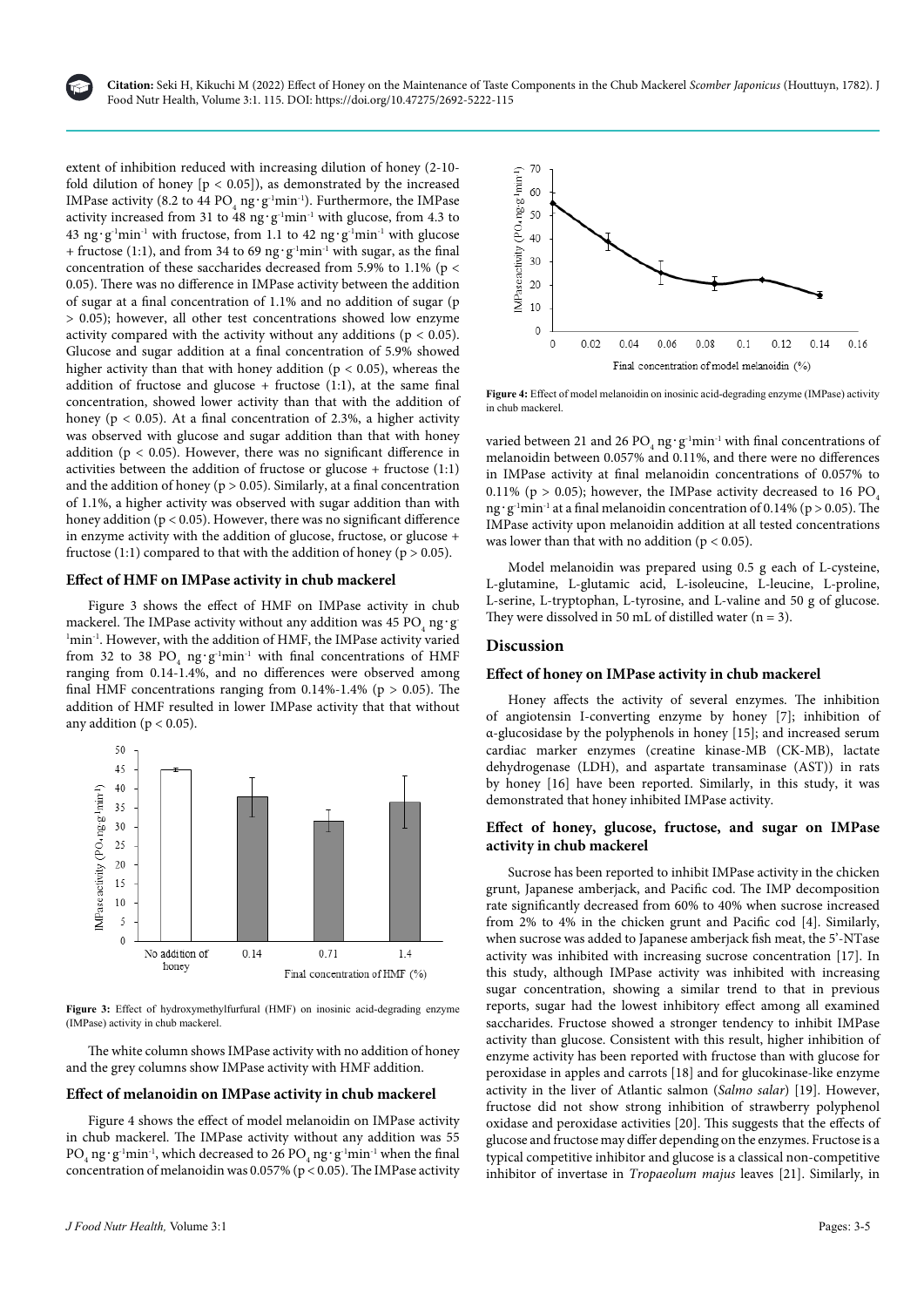

*Saccharomyces cerevisiae,* partial non-competitive inhibition, and competitive inhibition of invertase by glucose and fructose, respectively have been reported [22]. Differences in the inhibition mechanisms of sugars in Pacific cod result in differences in the inhibitory effect of sugars on IMPase activity [23]. Similar differences in the inhibitory effect on IMPase activity was observed in this study, which could also be due to variations in the inhibition mechanisms.

# **Effect of HMF on IMPase activity in chub mackerel**

HMF is a heterocyclic aldehyde formed during the Maillard and caramelization reactions. It is the most consistent marker for honey freshness or quality deterioration and is used in national, regional, and international standards as a quality control parameter because its quantity increases upon heat treatment and storage. Furthermore, HMF causes cytotoxicity in humans through reduced granulocyte metabolism [24]. Therefore, the maximum limit for this parameter established by international standards is 40 mg·kg<sup>-1</sup>, and in honeys of tropical origin, the European directives, and the Codex Alimentarius allow a maximum HMF concentration of 80 mg·kg<sup>-1</sup> [25]. In this study, although we examined the effect of HMF on IMPase activity at extremely high concentrations, we did not observe a substantial inhibitory effect. HMF promotes the activities of alcohol dehydrogenase and acetaldehyde dehydrogenase, and inhibits the pyruvate dehydrogenase complex in the white-rot fungus *Trametes versicolor* [26]. HMF from instant coffee selectively inhibits the activities of mammalian DNA polymerase  $\lambda$  and terminal deoxynucleotidyl transferase; whereas, it does not influence the activities of replicative DNA polymerases such as  $\alpha$ ,  $\delta$ , and  $\epsilon$ , and DNA polymerase  $\beta$  [27]. According to these reports, HMF shows different effects on different enzymes. Here, the IMPase activity of chub mackerel was found to be slightly inhibited by HMF.

# **Effect of melanoidin on IMPase activity in chub mackerel**

Melanoidin has been reported to inhibit carboxypeptidase A and B enzymes, with their maximum reaction rate decreasing with increasing melanoidin concentration [11], similar to that in the present study. Melanoidin has been found to exert an adverse effect on the activity of α-amylase, and its inhibitory effect increases with increasing molecular weight of melanoidin [28]. Furthermore, the enzyme inhibitory effect may depend on the constitution of melanoidin, as Maillard reaction products formed from the reaction of glucose or fructose with glutathione reportedly show greater inhibition of purified apple polyphenol oxidase activity than those formed from the reaction of hexoses with cysteine [29]. The composition of melanoidin in honey is not uniform, as it depends on the type of source flower. Melanoidin from buckwheat honey has been reported to contain multi-component polymers including the protein-polyphenol-oligosaccharide complex [9]. However, as buckwheat honey has a higher polyphenol content than honey from other nectar sources [30], polyphenols are thought to be one of the components of melanoidin. As the content of polyphenols in the Japanese Pure Hundred Flower Honey used in this study was considerably lower than that in buckwheat, melanoidin in the honey used in this study was considered general melanoidin consisting of sugar and amino acids. In this study, we investigated the effect of a model melanoidin on IMPase activity and observed that the IMPase activity decreased with increasing melanin concentration. As honey contains high-molecular weight melanoidin (65–235 kDa) [9,31], it could be one of the main components that inhibit IMPase activity. This study had some limitations. It is difficult to handle actual samples of both honey and mackerel because of their large individual differences.

# **Conclusion**

In this study, we investigated the effects of honey and the major saccharides in honey, HMF, and melanoidin on IMPase activity for maintaining the taste components in chub mackerel. Fish and honey have differences in their taste. With the addition of honey, the IMPase activity decreased with increasing honey concentration, indicating that honey has an inhibitory effect on IMPase activity. Similarly, high IMPase activity inhibition was observed with fructose, a component of honey. With HMF addition, inhibition of IMPase activity was observed. However, there was no correlation between the increase in HMF concentration and inhibition of IMPase activity, and this inhibition was relatively low. The enzyme activity decreased with increasing melanoidin concentration. These results indicate that honey has an inhibitory effect on IMPase activity in chub mackerel, mainly due to fructose and melanoidin. Thus, honey is an effective ingredient for processing chub mackerels.

It is difficult to identify the specific component of honey responsible for inhibiting the activity of IMPase in chub mackerel, as it is a complex mixture of various components. However, saccharides are the main components of honey; thus, we studied the effect of major polysaccharides in honey on the activity of IMPase. The results indicated that they exerted the greatest inhibitory effect on IMPase activity. However, the components of honey depend on the type of pollen collected. Therefore, in the future, we will investigate the effect of various types of honey on IMPase activity and clarify the effect of honey on the taste components of chub mackerel in greater detail.

# **Abbreviations**

HMF: hydroxymethylfurfural

- Hx: hypoxanthine
- HxR: inosine
- IMP: inosinic acid

IMPase: inosinic acid degrading enzyme

# **Acknowledgments**

We thank Dr. Jun Nakamura. This work was supported by the Mishima Kaiun Memorial Foundation.

# **Conflict of Interest**

The authors declare that they have no conflicts of interest.

### **References**

- 1. Saito H (2011) Understanding the mechanism and forecasting of fish species alternation by means of system science approach: Results of the research project "SUPRFISH" and the perspective. Aquabiology 33: 69-75.
- 2. [Seki H, Inoue N, Hamada-Sato N \(2018\) Preservation of fish taste component using](Seki H, Inoue N, Hamada-Sato N (2018) Preservation of fish taste component using bittern. J Japan Soc Taste Technol 16: 30-36.)  [bittern. J Japan Soc Taste Technol 16: 30-36.](Seki H, Inoue N, Hamada-Sato N (2018) Preservation of fish taste component using bittern. J Japan Soc Taste Technol 16: 30-36.) [https://doi.org/10.11274/bimi.16.2\\_30](https://doi.org/10.11274/bimi.16.2_30)
- 3. [Ooizumi T \(2010\) Effect of sodium chloride on inosine monophosphatase activity in](https://www.saltscience.or.jp/general_research/2010/201042.pdf)  [fish meats and degradation of inosinic acid during drying process of salted fish meats.](https://www.saltscience.or.jp/general_research/2010/201042.pdf)  [Salt Sci Res Foundation Annual Res Rep 2010: 133-140.](https://www.saltscience.or.jp/general_research/2010/201042.pdf)
- 4. [Tomioka K, Endo K, Yang S. 1993. Decomposition of inosinic acid in flesh during](https://www.jstage.jst.go.jp/article/jhej1987/44/1/44_1_11/_article/-char/ja/)  [cooking. J Home Econ Japan 44: 11-16.](https://www.jstage.jst.go.jp/article/jhej1987/44/1/44_1_11/_article/-char/ja/) <https://doi.org/10.11428/jhej1987.44.11>
- 5. [Han XY, Hu JN, Wang Z, Wei SN, Zheng SW, et al. \(2017\) 5-HMF attenuates liver](https://www.jstage.jst.go.jp/article/jnsv/63/1/63_35/_article/-char/ja/)  fibrosis in CCl<sub>4</sub> plus alcohol-induced mice by suppression of oxidative stress. J Nutr Sci [63: 35-43.](https://www.jstage.jst.go.jp/article/jnsv/63/1/63_35/_article/-char/ja/) [https://doi.org/10.3177/jnsv.63.35](77/jnsv.63.35)
- 6. [Baranowska-Wojcik E, Szwajgier D, Winiarska-Mieczan A \(2020\) Honey as the](https://link.springer.com/article/10.1007/s11130-019-00791-1)